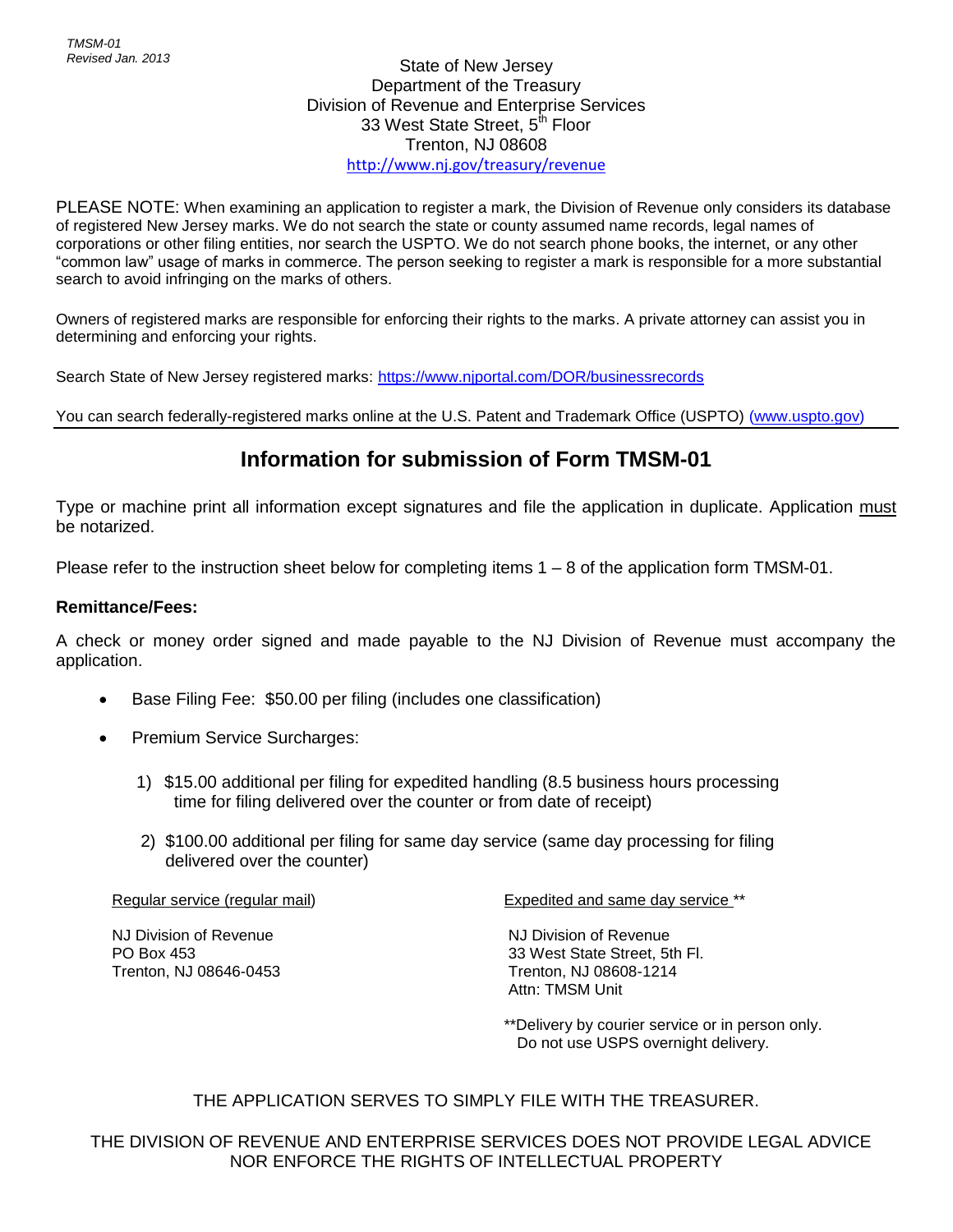## **Instructions to complete the Original Application to Register Trademark or Service Mark (TMSM-01)**

## **Definitions:**

A *Trade Mark* is any word, name, symbol or device or any combination thereof, used by a person to identify and distinguish the **goods** of the person, including a unique product, from those manufactured and sold by others, to indicate the source of the goods, even if that source is unknown.

A *Service Mark* is any word, name, symbol or device or any combination thereof, used by a person to identify and distinguish the **services** of one person, including a unique service, from the services of others, to indicate the source of the services, even if that source is unknown.

*Specimen of the mark* is a sample of the mark in use (i.e.-letter head, business cards, menu, website banner, distinct photograph of shirt, sign, pen, or other item …*please do not send the actual item*).

*Drawing of the mark*: The mark shown on the drawing sheet must exactly match the mark shown in your specimen and must coincide with the description in item 2 of the application. The "drawing" does not have to be a hand-drawn depiction**.** You can print a picture of the mark onto the Drawing Sheet. The Drawing Sheet cannot include any text, pictures, or other material that is not part of the mark. If the mark is a phrase (word mark) it must be typed onto the drawing of the mark page. Submit on 8.5x11 sheet of paper labeled "Drawing of the Mark".

\_\_\_\_\_\_\_\_\_\_\_\_\_\_\_\_\_\_\_\_\_\_\_\_\_\_\_\_\_\_\_\_\_\_\_\_\_\_\_\_\_\_\_\_\_\_\_\_\_\_\_\_\_\_\_\_\_\_\_\_\_\_\_\_\_\_\_\_\_\_\_\_\_\_\_\_\_\_\_\_\_\_\_\_\_\_\_\_\_\_\_\_\_\_\_\_\_\_

DO NOT GLUE and/or DRAW SPECIMENS/DRAWING OF THE MARK ONTO THE APPLICATION FORM.

- **Item 1 Mark Type**: Check only one box per application (see definitions). Mark type must coincide with classification number(s) (see item 4).
- **Item 2** – **Name and description of Mark**: All marks must be named. The name should be placed in quotes. Type a *brief* description. In the case of a design mark, you may choose a name that fits its description (i.e. – an image of a tree with rainbow and clouds can be named "tree rainbow"). In the case of a phrase, the description should be listed as word mark.
- **Item 3 Description of the Goods or Services Involved**: Describe *briefly and concisely* the goods or the services currently sold or provided.
- **Item 4 [Classification Number\(](http://www.nj.gov/treasury/revenue/dcr/pdforms/classcat.pdf)s)**: Must coincide with the mark type checked in item 1. More than one classification number can be listed; however, an additional \$50.00 charge is applicable for each classification listed after the initial classification.

 Please note: Only one type (Trademark or Servicemark) can be checked on the form. Multiple Classifications can be used on the same form as long as they fall under the same mark type.

- **Item 5** – **Applicant Information**: Must list complete name and address (a and b). Must check one box on line (c). Complete lines (d) and/or (e) if applicable.
- **Item 6** – **Dates**: Must list the date mark first used in New Jersey *(mm/dd/yyyy).* Listing a future date (i.e.-reserve date) is prohibited. Date first used elsewhere is optional.

 *A trademark is "in use" when it has been placed on the goods, containers of the goods, or point-of-sale displays of the goods, and the goods have been sold, displayed for sale, or otherwise publicly distributed in New Jersey. A service mark is "in use" when (1) it is displayed in New Jersey in connection with the services, and (2) the services are performed in New Jersey.* 

**Item 7** – **Signature(s) and Statement of Ownership**: All signatures on original application (excluding duplicate application) must be penned. Photocopy/faxed applications are not acceptable. Application must be notarized.

**Attach to the application:** 1 drawing of the mark *(see definitions)* 

3 specimens of the mark as actually used (see definitions)